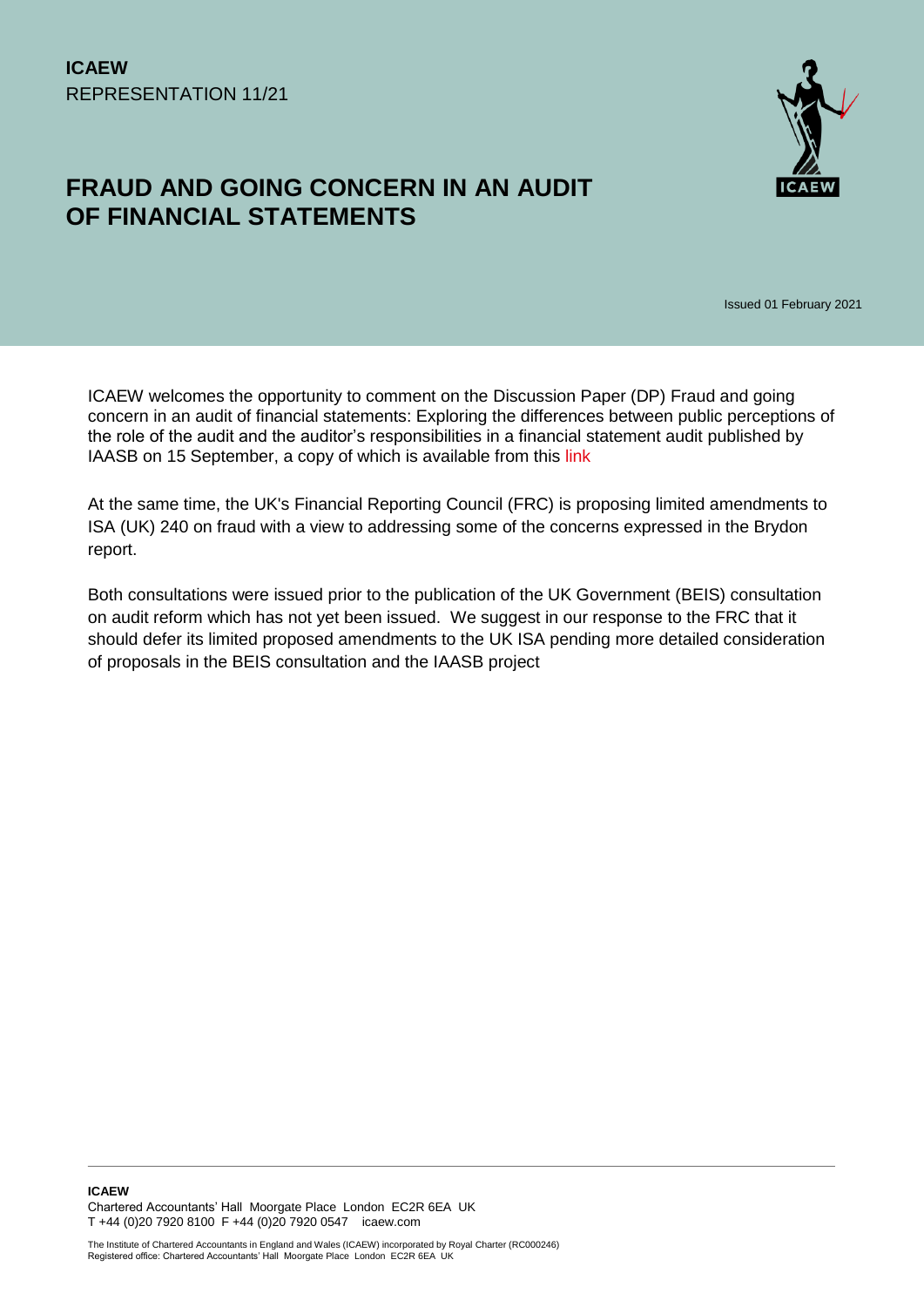This response of 1 February 2021 has been prepared by the ICAEW Audit and Assurance Faculty. Recognised internationally as a leading authority and source of expertise on audit and assurance issues, the faculty is responsible for audit and assurance submissions on behalf of ICAEW. The faculty has around 7,500 members drawn from practising firms and organisations of all sizes in the private and public sectors.

ICAEW is a world-leading professional body established under a Royal Charter to serve the public interest. In pursuit of its vision of a world of strong economies, ICAEW works with governments, regulators and businesses and it leads, connects, supports and regulates more than 156,000 chartered accountant members in over 149 countries. ICAEW members work in all types of private and public organisations, including public practice firms, and are trained to provide clarity and rigour and apply the highest professional, technical and ethical standards.

© ICAEW 2021

All rights reserved.

• it is appropriately attributed, replicated accurately and is not used in a misleading context;

• the source of the extract or document is acknowledged and the title and ICAEW reference number are quoted.

Where third-party copyright material has been identified application for permission must be made to the copyright holder. For more information, please contact: tdaf@icaew.com

This document may be reproduced without specific permission, in whole or part, free of charge and in any format or medium, subject to the conditions that: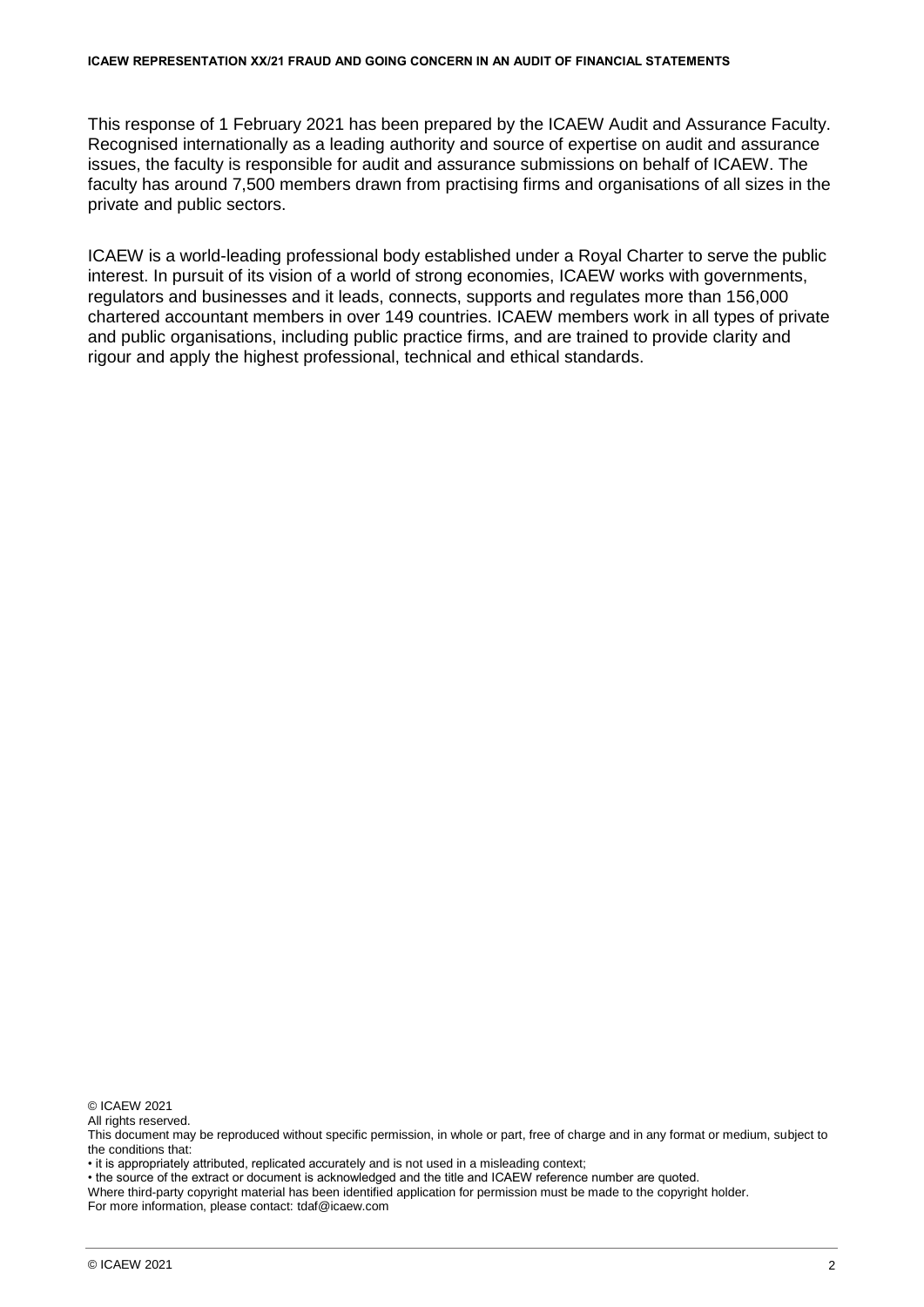# **KEY POINTS**

### **Fraud and going concern need to be addressed by all stakeholders, on a holistic basis**

1. There is more to be done on fraud and going concern by all stakeholders. Expectations are high. Fraud and going concern are complex issues and IAASB acknowledges that auditing standards are just part of the solution.

# **Fraud**

- 2. Fraud demands an intelligent joined up response from companies, investors, auditors, audit regulators and standard-setters. Auditors can and should do more, and those we consulted were clear that they were willing to do so, but a corresponding effort must also be made by others. IAASB must make this clear in its communications and seek to engage with investors and companies when developing proposals. In particular, IAASB needs to understand what investors want to see in auditors' reports with regard to fraud, how they want audits scoped and what they are prepared to pay. Our discussions in the past suggest that they would like to see audits scoped more widely with respect to fraud, at greater cost, and in particular more nuanced communication in audit reports about where on the spectrum an entity's fraud risks lie. IAASB should reach out to this constituency.
- 3. With regard to companies though, some of those we consulted believe that little will change in this area until SOX style reporting by companies and auditors on internal controls over financial reporting becomes more widespread. We believe that IAASB should acknowledge the contribution of such regimes to the prevention, detection and reporting of fraud in ISA 240.
- 4. We note in our response to the FRC the Brydon recommendation that the new UK audit regulator maintain an open access case study register detailing corporate frauds. It is surprisingly difficult to obtain good quality information on corporate fraud without trawling through hundreds of pages, often long after the event. Consistent with IAASB's public interest mandate, we encourage it to engage with audit and capital markets regulators on this issue.
- 5. It is not enough for regulators simply to demand that others do more, when it is within their power to help achieve their own objectives by their own actions. We understand the difficulties associated with opening such registers safely, but we do not believe that these difficulties are insurmountable. The potential benefits in terms of reducing the expectation gap are significant and far outweigh the costs. The resulting benefits to auditor training and education will be manifest in better quality risk assessment and design of responses.
- 6. It became clear during our discussions that a significant issue IAASB might consider further is the erroneous belief that the distinctions between fraud, error and non-compliance with law and regulations (NOCLAR) are or should always be clear. Large and complex frauds are only ever determined definitively by the courts, often long after the event, and the real issue is often timing: at what point should auditors have 'spotted' a fraud? At what point should they raise the alarm? ISA 240 and ISA 250 acknowledge this issue but do not address it.
- 7. In practice, a fraud can start with directors changing an accounting policy or method, or pushing the boundaries within existing policies or methods, at which point there is no error, still less a fraud. Over time, changes and boundary pushing degenerate into fraud. We believe IAASB should better articulate this type of nuance in order to emphasise the role of professional judgement, the need for auditors to address red flags on a timely basis, and to manage expectations about the limitations of auditing standards. The UK's Auditing Practices Committee's 2001 publication [Aggressive Earnings Management,](file:///C:/Users/td2kb/Downloads/In%20practice,%20a%20fraud%20can%20start%20with%20directors%20changing%20an%20accounting%20policy%20or%20method,%20or%20pushing%20the%20boundaries%20within%20existing%20policies%20or%20methods,%20at%20which%20point%20there%20is%20no%20error,%20still%20less%20a%20fraud.%20Over%20time,%20changes%20and%20boundary%20pushing%20degenerate%20into%20fraud.%20We%20believe%20IAASB%20should%20better%20articulate%20this%20type%20of%20nuance%20in%20order%20to%20emphasise%20the%20role%20of%20professional%20judgement,%20the%20need%20for%20auditors%20to%20address%20red%20flags%20on%20a%20timely%20basis,%20and%20to%20manage%20expectations%20about%20the%20limitations%20of%20auditing%20standards.%20The%20UK’s%20Auditing%20Practice%20Committee) provides A simple example to demonstrate how legitimate business practices can develop into unacceptable financial reporting.
- 8. There is more to be done. Among other things, the larger firms of auditors we consulted suggested that some are:
	- mandating data analytics for fraud testing using additional internal and external data and information relating to short selling, for example;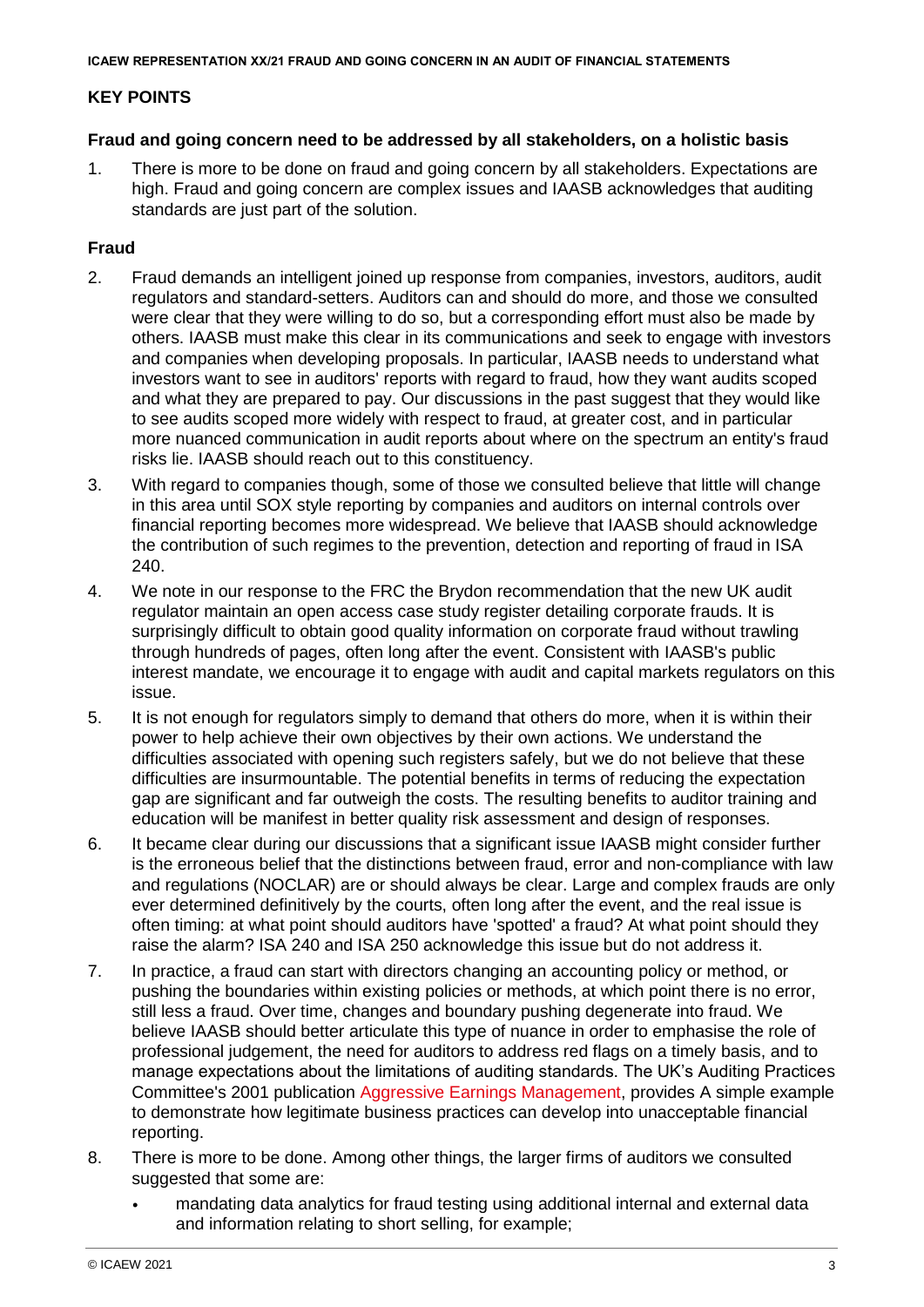- using electronic confirmations wherever possible;
- developing fraud risk assessment frameworks;
- mandating annual fraud training, incorporating techniques borrowed from the behavioural sciences relating to bias;
- requiring the use of forensic specialists on a targeted-risk basis.
- 9. Embedding these procedures in the core audit practice goes beyond what is currently required by ISA 240. IAASB highlights a number of these issues in its DP and we believe they are worthy of further consideration.
- 10. The one area which we believe does not merit further consideration is the discussion of a 'suspicious mind-set'. We acknowledge the UK origin of this idea but none of those we consulted believe it would be possible to demonstrate any real difference in behaviour, nor did they think it right for auditors to be asked to assume that management assertions are wrong, because they are not, generally. There are also practical resource constraints. A better use of IAASB's limited resources would be to consider how, in practical terms, auditors can more effectively challenge management.

### **Going concern**

- 11. The current reporting season will be like no other. Those to come will never be the same. IAASB will need to revisit this area later in the year when the nature and extent of references to going concern issues in audit reports globally become clearer. We are aware that auditors in firms of all sizes are challenging their clients on going concern issues much more robustly and consistently in this COVID era than ever before, and we are hopeful that the better practices that emerge will inform IAASB's discussions.
- 12. A key feature of our discussions in this area relates to the need for more nuanced reporting. Stakeholders still want to know whether in the auditors' opinion an entity is a going concern or not but, as with audit reports more generally, they want more colour. Going concern, like fraud, is not always a binary issue. Technically insolvent companies can and do limp on for many years and stakeholders want to know something about management and auditor views on the likelihood that a company will fail.
- 13. Auditor reporting on going concern issues is inextricably linked with management reporting and we encourage IAASB to re-engage with the IASB on this issue. Despite the fact that viability reporting has not gained widespread traction globally, IAASB might consider elements of it in order to encourage companies and auditors to genuinely and confidently look beyond the one-year period currently circumscribing going concern assessments.

### **Scope-outs**

14. Those we consulted were concerned by IAASB's apparent scope-outs of technology, communications with those charged with governance, the rebuttable presumption regarding the risk of fraud in revenue recognition, risks relating to management override and journals testing. We understand that it is not the intention to scope these out of the project, just the DP. These are contentious and difficult issues, and we encourage IAASB to be clearer about how it intends to deal with them and set out a clear timetable for dealing with them in the very near future. Dealing with fraud or going concern on a piecemeal basis is a recipe for failure.

# **ANSWERS TO SPECIFIC QUESTIONS**

### *Question 1. In regard to the expectation gap (see Section I):*

*(a) What do you think is the main cause of the expectation gap relating to fraud and going concern in an audit of financial statements?*

*(b) In your view, what could be done, by the IAASB and / or others (please specify), to narrow the expectation gap related to fraud and going concern in an audit of financial statements?*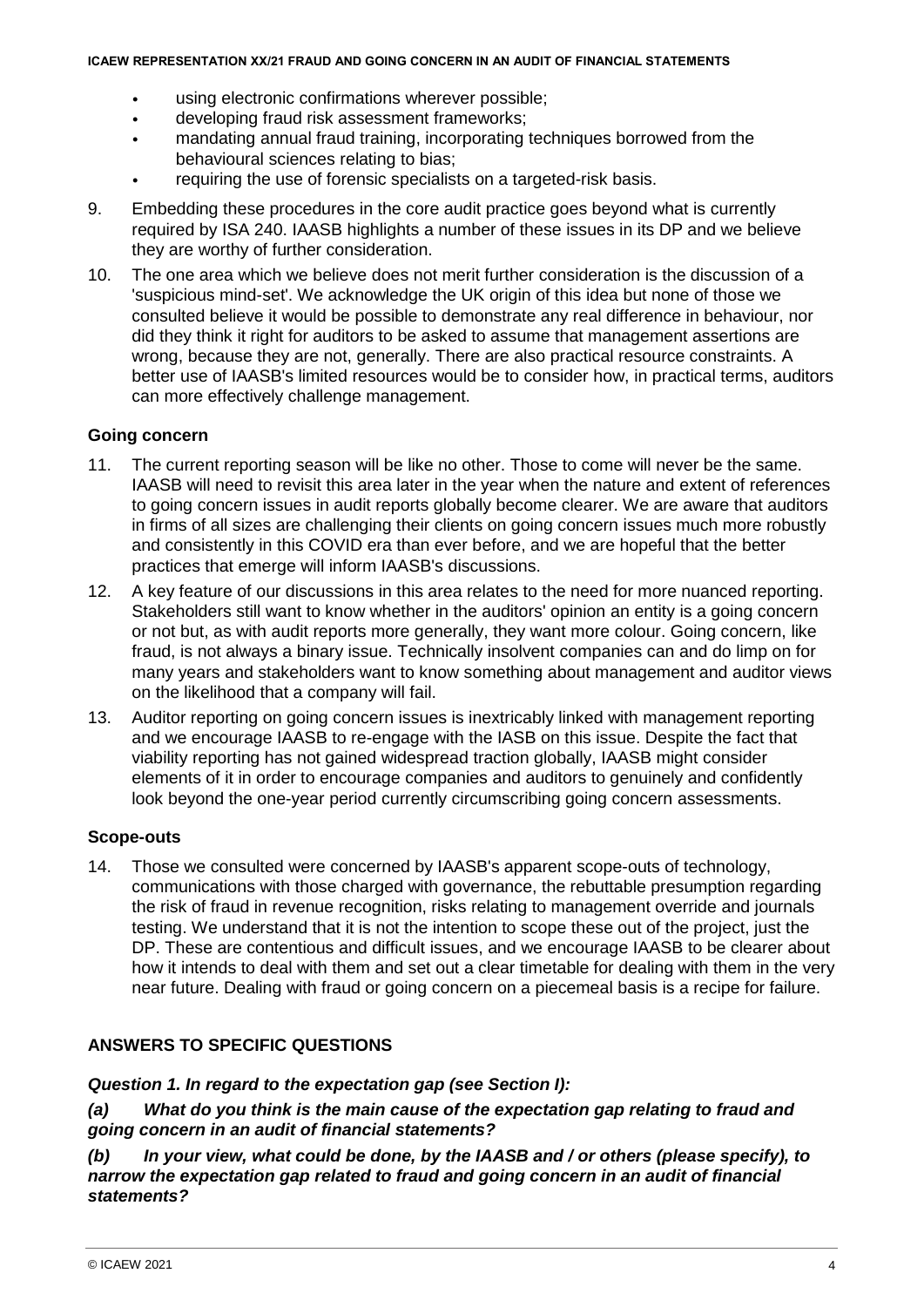- 15. Expectation gaps relating to fraud and going concern are long-standing and not straightforward. They are linked because it is not uncommon for the failure of large businesses shortly after an unqualified audit report has been issued to be associated with fraud. Something needs to be done. But we are not convinced that analysing these gaps, or even seeking to address them, is the right starting point. Repeated analyses of expectations gaps over many years have borne little fruit.
- 16. Expectation gaps are more a symptom of an underlying problem, which is that more needs to be done by everyone concerned. IAASB's focus should be less on managing expectations, and more on helping all stakeholders, including auditors, enhance their ability to prevent, detect and report fraud, and to challenge management and report more effectively on going concern.
- 17. We note in our main points above the need for IAASB to engage with investors to understand their need for more nuanced reporting of fraud risks and what they are prepared to pay, for IAASB to understand and acknowledge the role of reporting on internal controls over financial reporting in fraud prevention, detection and reporting, and the need for IAASB to encourage audit regulators to share their detailed understanding of how frauds are perpetrated.
- 18. We also make the following observations.
	- **IAASB should avoid further widening the expectation gap:** it should not overplay the likely impact of changes to auditing standards alone on audit quality, scope or auditor performance and in particular, on levels of fraud detection. We make a similar comment to the UK's FRC in this context, particularly in relation to its proposed requirement for auditors to consider the need to engage forensic specialists.
	- **Debates about whether auditors are responsible for opining on the going concern status of an entity, as opposed to the appropriateness of management's assessment, should be avoided:** the distinction is of little consequence.
	- **IAASB should address the non-binary nature of fraud and error and the overlap with NOCLAR:** large and complex frauds are only ever determined definitively by the courts, often long after the event, and the real issue for auditors is often timing, because seemingly legitimate changes can degenerate into error and fraud. At what point should auditors be expected to 'spot' a fraud or raise the alarm? Existing references to these issues in paragraphs 3 and 5 of ISA 240 are clear, including the fact that a properly performed audit may not detect a material fraud. Nevertheless, ISA 240 can too easily be misread as presenting fraud and error as if they are (or should be) clearly distinguishable at first sight. In practice, many frauds, small and large, involve some degree of collusion and almost always a great deal of deception. IAASB should consider how auditors can address the fact that the boundaries between fraud, error and NOCLAR are rarely clear.
		- **Audit regulators should share their detailed knowledge of corporate fraud:** good quality information about corporate fraud is hard to find. In the UK, the Brydon report recommended that the new UK audit regulator maintain an open access case study register detailing corporate frauds. We urge IAASB to engage with the audit and capital market regulators who oversee it on this issue. If regulators have it within their power to help achieve their own objectives by their own actions, they should do so. We understand the difficulties associated with opening such registers safely, but these difficulties are not insurmountable. The potential benefits in terms of improved auditor training and enhanced risk responses should reduce the expectation gap.

*Question 2. This paper sets out the auditor's current requirements in relation to fraud in an audit of financial statements, and some of the issues and challenges that have been raised with respect to this (see Sections II and IV). In your view:*

*(a) Should the auditor have enhanced or more requirements with regard to fraud in an audit of financial statements? If yes, in what areas?*

*(b) Is there a need for enhanced procedures only for certain entities or in specific circumstances? If yes:*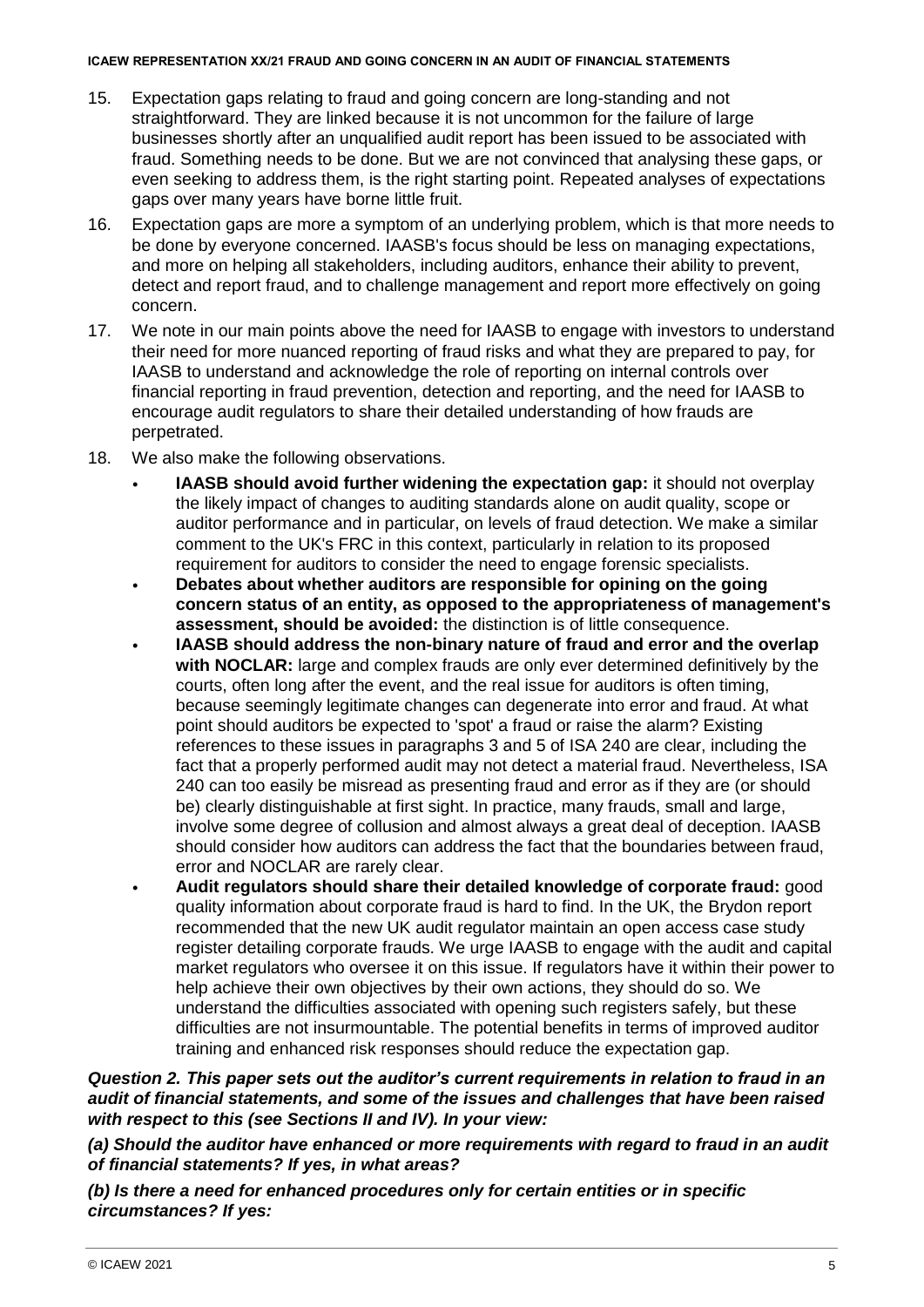### *i. For what types of entities or in what circumstances?*

### *Ii. What enhancements are needed?*

*iii. Should these changes be made within the ISAs or outside the scope of an audit (e.g., a different engagement)? Please explain your answer.*

### **General observations**

- 19. Some we consulted suggest that IAASB should consider how ISA 240 might be rebalanced: it is currently tilted towards the identification of fraud, rather than how to deal with the risk assessed. The paragraphs dealing with the auditors' response are either very high level (paragraphs 28-30) or highly procedural (paragraphs 31-33). In practice, many frauds come to light 'by accident' - overheard conversations in a bad atmosphere, staff telling auditors about their suspicions, and things not looking right - people not appearing to do what they are supposed to do or doing things they should not, or the information presented for audit not making sense in some way.
- 20. The limited references to such oblique indicators in application material could be enhanced, but it is more important for IAASB to consider how the requirements can be enhanced to enable auditors to more confidently and robustly address these issues. For example, there could be clearer acknowledgement of the need for reconsideration of the quality of audit evidence provided by management generally where there is evidence of apparent recklessness, carelessness or negligence on their part in any area.
- 21. Some we consulted also observe that it would be helpful to revisit ISA 240 through the lens of financial reporting fraud - and to include more on how auditors might respond to suspicions of fraud relating to tax, options and off-balance sheet financing.

### **Specific enhancements**

- 22. There was some support for enhancements relating to Engagement Quality Control Reviews (EQCRs) where fraud risks are higher or where evidence of potential fraud comes to light. There was also support for consideration of the need for specialist involvement generally. There was little support for the mandatory involvement of forensic specialists not least because of their limited availability, but we acknowledge that their use might helpfully be more strongly encouraged where appropriate. There was no support for differential requirements based on the size or nature of an entity.
- 23. Concerns were however expressed about the value of some extant requirements, such as the approach to management override of controls in the audit of smaller entities. This is relevant to IAASB's project to develop a standard for LCE audits.
- 24. We provide our rationale and further details on each of these issues and others, below.
	- **EQCRs:** scepticism was expressed about the efficacy of the enhanced EQCR procedures described in the DP, but there was some support for requirements or application material relating to 'hot' reviews and/or EQCRs for audits in which the risk of fraud is heightened or in which potentially material fraud is alleged, suspected or detected - regardless of the size of the audit. A key area to be addressed is the extent to which EQCRs should cover the work performed by specialists. The current trend is to broaden the scope of EQCRs, but there is a risk of diluting their impact if they become too focused on the work of specialists.
	- **Third party fraud:** many frauds involve some collusion with or involvement of third parties, but the DP lacks clarity regarding exactly what is being addressed. There was little enthusiasm for enhancing procedural requirements in this area. Some recent highprofile frauds that apparently went undetected relate not to a lack of requirements, but to a lack of application of requirements. This is an enforcement issue, not a standards issue. Even so, there was support for further consideration of the impact of cybercrime on internal controls, regardless of the presence or absence of financial reporting implications. Cybercrime is an important issue for management, and we have encouraged the UK's FRC to consider guidance for directors on these risks, which are widely underestimated.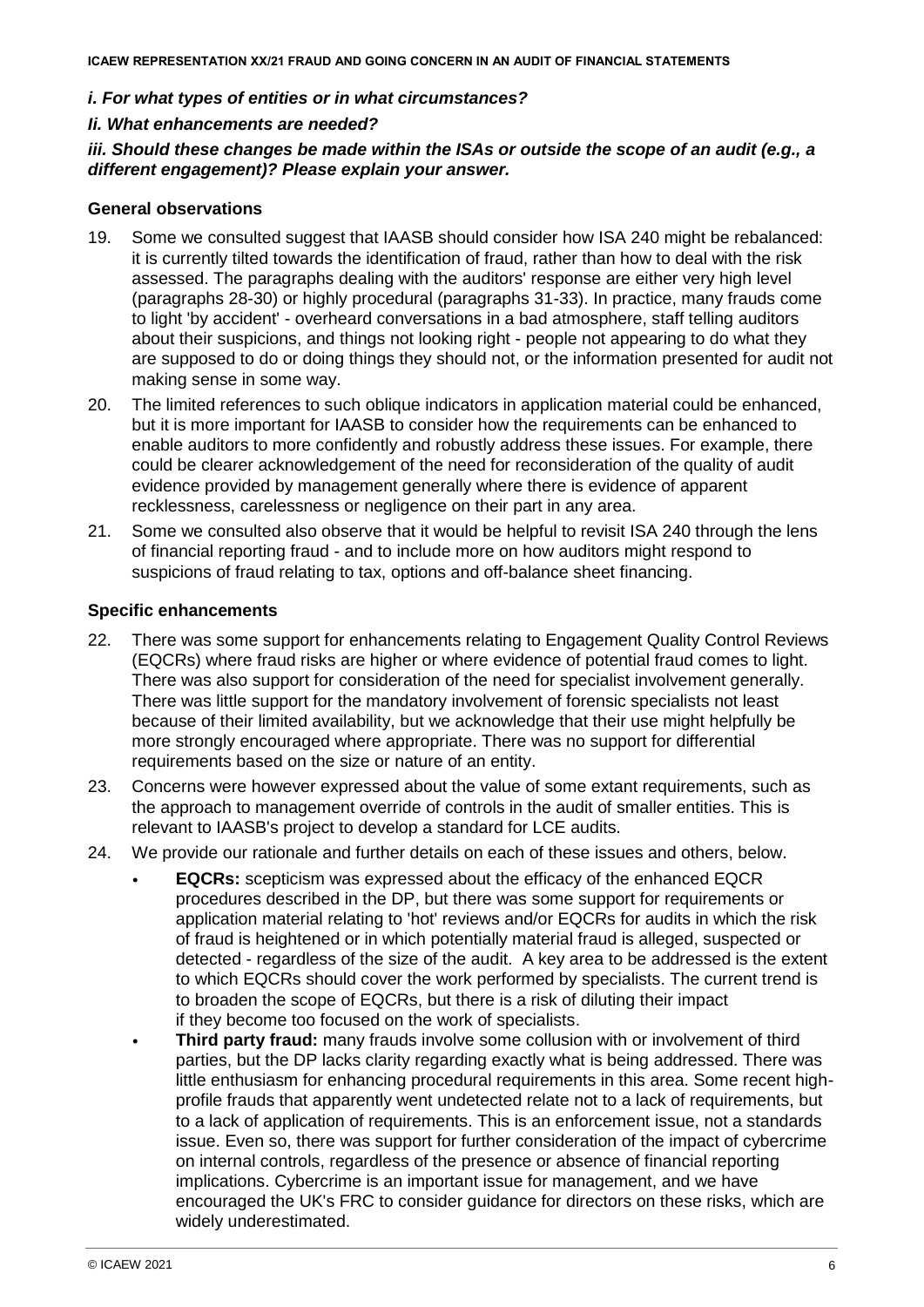- **Non-material fraud:** an audit cannot be designed to detect non-material fraud and it is not a forensic audit. There is a real risk of expanding the expectation gap if stakeholders believed an audit was able to detect immaterial fraud.
- **Qualitative fraud:** we note in our main points above how seemingly innocuous changes to accounting policies or methods can lead to error and then fraud. Some discussion in ISA 240 of how this can happen may serve to strengthen the auditors' position when seeking to challenge management. The UK's FRC has proposed changes to the UK standard emphasising the need for auditors to consider qualitatively material fraud that is not quantitatively material. In our response, we discuss the need to balance legitimate calls for auditors to address, for example, non-material but nevertheless egregious abuses of management expenses, regardless of fraud and/or compliance with regulation or company policy, with the need to avoid auditors having to check every expense claim for every director and follow up every error. Such issues are hard to address but some discussion of them in application material may again help strengthen the auditors' position when challenging management. It may be helpful to consider requiring auditors to reconsider evidence already obtained when evidence of non-material fraud, or more generalised recklessness or negligence come to light.
- **Forensic experts:** we are concerned by the suggestion that forensic experts should always be used as part of the fraud enquiry process.
- 25. An audit manager within the firm who has been on a three-day online course should not be classified as a forensic expert. The number of fully qualified forensic experts available to auditors is small. In many jurisdictions forensic experts simply do not exist. We understand that some firms are beginning to use forensic experts at the planning stage of the audit, but most of those we consulted believe that the use of forensic experts would be unlikely to significantly alter the risk of undetected management fraud. Generally speaking, forensic experts may help deal with fraud or suspected fraud once auditors have found them, but to date they have not helped auditors find them.
- 26. Typically, forensic experts are brought into the largest of financial statement audits when management has already identified a fraud and is pursuing its own investigations. Their approach is not risk based, they have little in the way of materiality considerations, and they have considerably more time and more generous budgets than financial statement auditors. The IAASB should not inappropriately raise expectations in this area. Involvement in all audits could increase the expectation gap or make their involvement perfunctory.
- 27. The PCAOB in the USA considered requirements for forensic audits in 2007. A paper by its Standard Advisory Group (SAG) noted that the purpose of forensic audits is clearly different from those of financial statement audits:

*….users of forensic audits (e.g., audit or special investigative committees, management, and regulators) establish their objectives on a case-by-case basis. For example, an audit committee may engage an accountant or other person with specialized expertise to determine whether an accounting error was intentional and, if so, to then determine the participants in the fraud and how it was orchestrated.*

- 28. We believe that the emphasis should instead be on training auditors with regard to the nature of fraud, in challenging management and in basic forensic techniques. Sir Donald Brydon in the UK recommended that… *training in both forensic accounting and fraud awareness be parts of the formal qualification and continuous learning process to practice as a financial statements auditor.*
- 29. Further acknowledgement of the risks posed by complexity in IT systems is warranted. The recently revised ISA 315 refers to complexity as a risk factor in many areas but only scratches the surface of the issue. Complexity in IT is a major risk factor in many larger audits and regulatory audit monitoring reports refer to this issue in the context of overreliance on untested systems.
	- **Management override:** neither the IAASB nor the FRC have asked specific questions in this area but we believe it worthy of consideration in relation to LCE audits. With regard to management override, paragraph 31 of ISA 240 states that: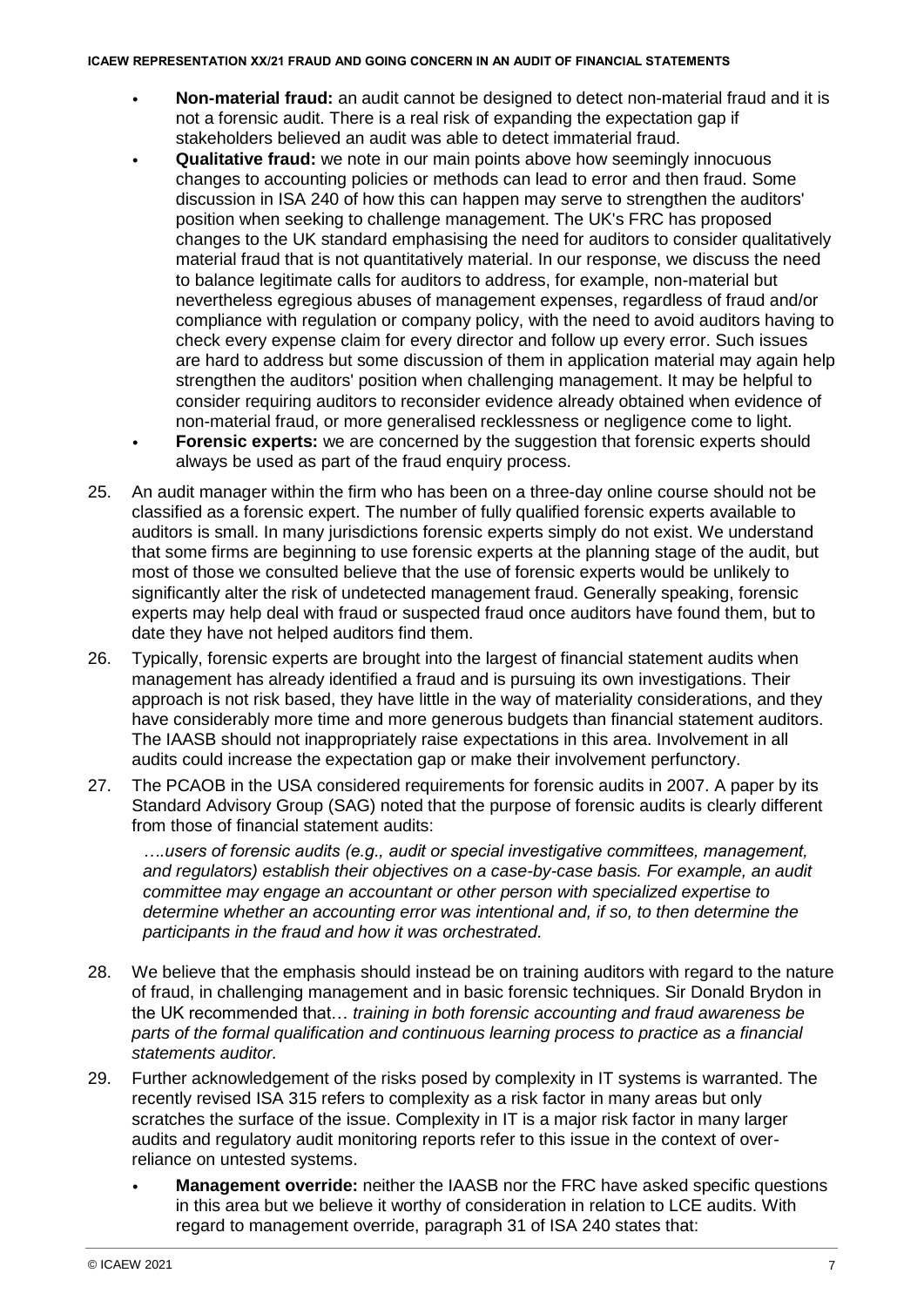*…Due to the unpredictable way in which such override could occur, it is a risk of material misstatement due to fraud and thus a significant risk.*

- 30. In many smaller audits this is simply not the case. Where controls are operated on an informal basis through the day-to-day involvement of management in all aspects of the business, the idea that management overrides controls makes little sense. Management is the control. Where that is the case, erratic application represents a weak control environment and/or control ineffectiveness in terms of design and implementation - not management override. Auditors of SMEs are thus required to shoehorn the presumptive significant risk of fraud due to management override applicable in larger entities into the audit of entities in which the concept makes little sense. Application material should acknowledge more clearly than it does now that the risks related to management override are likely to be relevant in larger and more complex entities where controls are formalised.
- 31. There should be more focus in the ISA on simple frauds in revenue recognition facilitated by collusion with third parties.

## *(c) Would requiring a 'suspicious mindset' contribute to enhanced fraud identification when planning and performing the audit? Why or why not? Should the IAASB enhance the auditor's considerations around fraud to include a 'suspicious mindset'? If yes, for all audits or only in some circumstances?*

- 32. Those we consulted were concerned about the exercise of professional scepticism and noted:
	- the number of prior year adjustments evident on a change of audit partner or firm, suggesting that professional scepticism needs to be addressed;
	- that more work needs to be done by IAASB on the complex issues associated with corroborative and contradictory evidence, and the extent to which auditors can and should be required to seek out the latter.
- 33. However, we note in our main points above that we do not believe that further consideration should be given to requiring a 'suspicious mindset', despite the UK origins of this idea. None of those we consulted believe it would be possible for demonstrate a real difference in what auditors do. They did not think it right for auditors to assume that management assertions are wrong, because they are not, generally, and because of practical resource constraints. It is for these reasons that debates about a neutral mind-set moving to presumptive doubt, and a forensic stage of the audit - involving an attitudinal shift in which auditors modify their concept of professional scepticism and presume the possibility of dishonesty - have not been fruitful.
- 34. Furthermore, if a suspicious mindset was required only in certain circumstances, the translation issues would create an unacceptable level of confusion as both terms are often defined in terms of such other.
- 35. It would be a better use of IAASB's limited resources for it to consider how, in practical terms, auditors can challenge management, and how they can address confirmation bias.

### *(d) Do you believe more transparency is needed about the auditor's work in relation to fraud in an audit of financial statements? If yes, what additional information is needed and how should this information be communicated (e.g. in communications with those charged with governance, in the auditor's report, etc.)*

- 36. One starting point for the IAASB might be the enhanced transparency in audit reports required by the UK's FRC in relation to the extent to which the audit is considered capable of detecting 'irregularities', including fraud. This is now required for all audits.
- 37. 'Irregularity' is not defined in UK legislation, but is deemed to correspond to the ISA 250 definition of non-compliance: acts of omission or commission, intentional or unintentional, contrary to the prevailing laws or regulations. The explanation required covers how auditors have assessed the risk of material misstatement in respect of irregularities, including fraud, and their response. [Guidance](https://www.icaew.com/technical/audit-and-assurance/audit/reporting-and-completion/how-to-report-on-irregularities) on factors for auditors to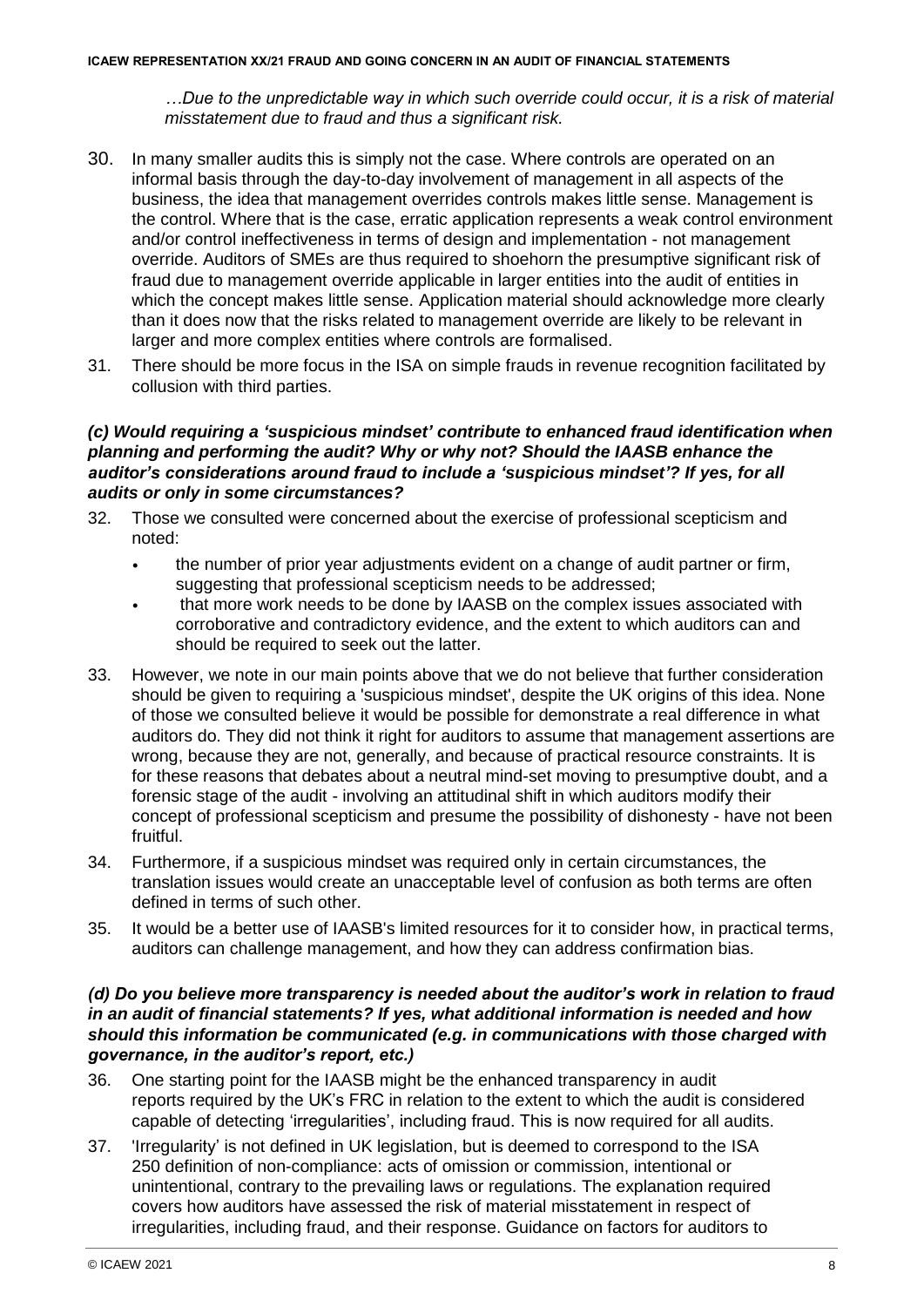consider in making this statement, and the relationship with KAM and COVID-19 has been developed by ICAEW.

38. We note in our main points above our belief that investors need to re-engage on what they want to see in auditors' reports. Our discussions in the past suggest that they would like to see audits scoped more widely with respect to fraud, at greater cost, and in particular more nuanced communication in audit reports about where on the spectrum an entity's fraud risks lie. IAASB should reach out to this constituency.

# *Question 3. This paper sets out the auditor's current requirements in relation to going concern in an audit of financial statements, and some of the issues and challenges that have been raised with respect to this (see Sections III and IV). In your view*

### *(a) Should the auditor have enhanced or more requirements with regard to going concern in an audit of financial statements? If yes, in what areas?*

- 39. Many of those we consulted were of the view that the ISA should refocus the responsibilities between management and auditors. Currently, the expectation seems to be that all management is required to do is to respond to auditor queries about how management has satisfied itself that the entity is a going concern. The ISA should better reflect widespread requirements within law and regulation for management to do more.
- 40. We believe that IAASB should also engage with those responsible for the regulation of companies and encourage a much more robust approach to going concern on the part of management.

# *(b) Is there a need for enhanced procedures only for certain entities or in specific circumstances? If yes:*

### *i. For what types of entities or in what circumstances?*

# *Ii. What enhancements are needed? Should these changes be made within the ISAs or outside the scope of an audit (eg, a different engagement)? Please explain your answer.*

- 41. We do not believe that differential audit requirements relating to going concern based on the nature of an entity are necessary or appropriate. Going concern is an issue for smaller and larger entities alike and any enhanced procedures should apply to all.
- 42. Nevertheless, those we consulted suggested a variety of potential enhancements including the following:
	- **A two-tier system:** distinguishing between procedures required for entities that are clearly going concerns - where cash, profitability, funding and prospects are all good for example, and in which the preparation of a cash flow forecast might not be necessary and procedures for all other entities where this is not the case.
	- **No cash flow forecast:** greater clarity about auditor options where management has not produced a cash flow forecast where one might reasonably be expected - such as detailed oral enquiries backed up with documentation, and consideration of a modified audit report.
	- **Reviews:** clarity relating to when internal reviews such as 'hot' reviews or EQCRs might be appropriate.
	- **Events or conditions:** where 'events or conditions' are identified, paragraph 16 requires additional procedures such as evaluating the reliability of data supporting cash flow forecasts and determining whether support for assumptions is adequate. These procedures should apply to other data and assumptions used in management's evaluation of going concern, such as data and assumptions underlying the valuation of non-cash assets and other accounting estimates. The application material to paragraph 12 makes only brief references to data and assumptions.
	- **Challenging management:** auditors in firms of all sizes are challenging entities on going concern issues much more robustly and consistently this reporting season and we are hopeful that better practices will emerge to inform IAASB's discussions. For example, firms report developing questionnaires for audited entities asking them to demonstrate why they think they are a going concern.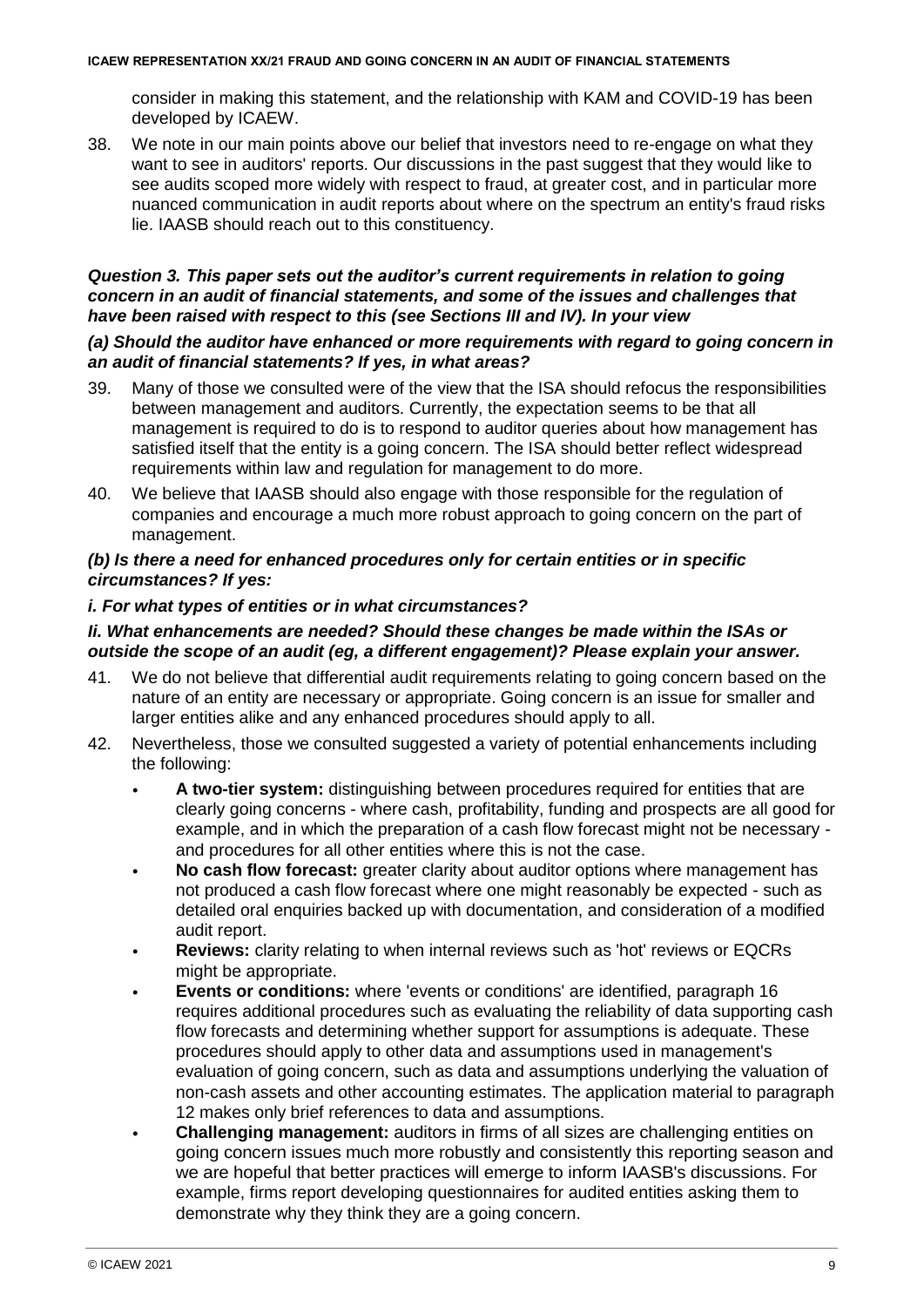- **Going concern: 12 months from when?** In the UK, the required period for management to consider is 12 months from the approval of the financial statements and UK auditors report challenging entities to look even further this reporting season. We believe that this extension should be actively considered by IAASB. We find no conflict between the accounting and auditing requirements and note in our main points above our belief that IAASB should seek to re-engage with the IASB on this important issue.
- **Going concern, viability and resilience:** we do not believe that now is the right time for IAASB to devote resources to develop thinking about viability or resilience *per se*. However, IAASB might consider bringing some elements of viability reporting into going concern assessments, such as auditor assessment of stress or reverse stress testing performed by management, probability assessments for different scenarios, and looking beyond one year.
- **Cash flow forecasts:** it is common for cash flow forecasts not to be prepared. Entities with no going concern problems may have no need to prepare one. However, some entities fail to prepare them because they lack skills or resources, and/or because preparation may raise questions about the entity's future that management would rather not face, still less subject to audit scrutiny. Appropriate responses to such situations vary. In some cases, sufficient appropriate audit evidence may be available from other sources but in many cases the situation will not be clear cut and auditors will need to use their judgement in determining an appropriate response. Application material might usefully describe these different situations. One practical approach described to us that might be reflected in application material is for auditors to challenge management to engage with them to demonstrate how the organisation 'will not run out of money'.
- **Providing original information:** there is a tension between the (disputed) belief that auditors cannot or should not provide original information not already provided by the entity, and the acknowledgement in many jurisdictions that the only way to ensure high quality disclosure by management of sensitive information (about directors' remuneration, for example), is by requiring auditors to provide that information if management fails to do so - as well as qualifying the audit opinion if appropriate. Another area in which this approach might usefully be taken might be a requirement to make certain going concern disclosures where management has failed to do so.

# *(c) Do you believe more transparency is needed:*

*i. About the auditor's work in relation to going concern in an audit of financial statements? If yes, what additional information is needed and how should this information be communicated (e.g., in communications with those charged with governance, in the auditor's report, etc.)?*

### *ii. About going concern, outside of the auditor's work relating to going concern? If yes, what further information should be provided, where should this information be provided, and what action is required to put this into*

- 43. The current and future reporting seasons will be like none that have gone before. Weaknesses in the current regime and inconsistencies in levels of transparency on the part of management and auditors will be highlighted. National standard-setters, audit regulators and professional accountancy organisations have issued additional guidance to practitioners, and firms will struggle with demands to avoid boilerplate and blanket approaches to going concern reporting issues, while ensuring a level of consistency.
- 44. Some firms are requiring additional reviews for any audit where no additional reference is to be made to going concern issues in the audit report. Others are providing banks of wording to be adapted to audited entities facing similar situations, others again are insisting that each case is to be decided on its merits. IAASB will need to revisit this area later in the year when the nature and extent of references to going concern issues in audit reports globally become clearer.